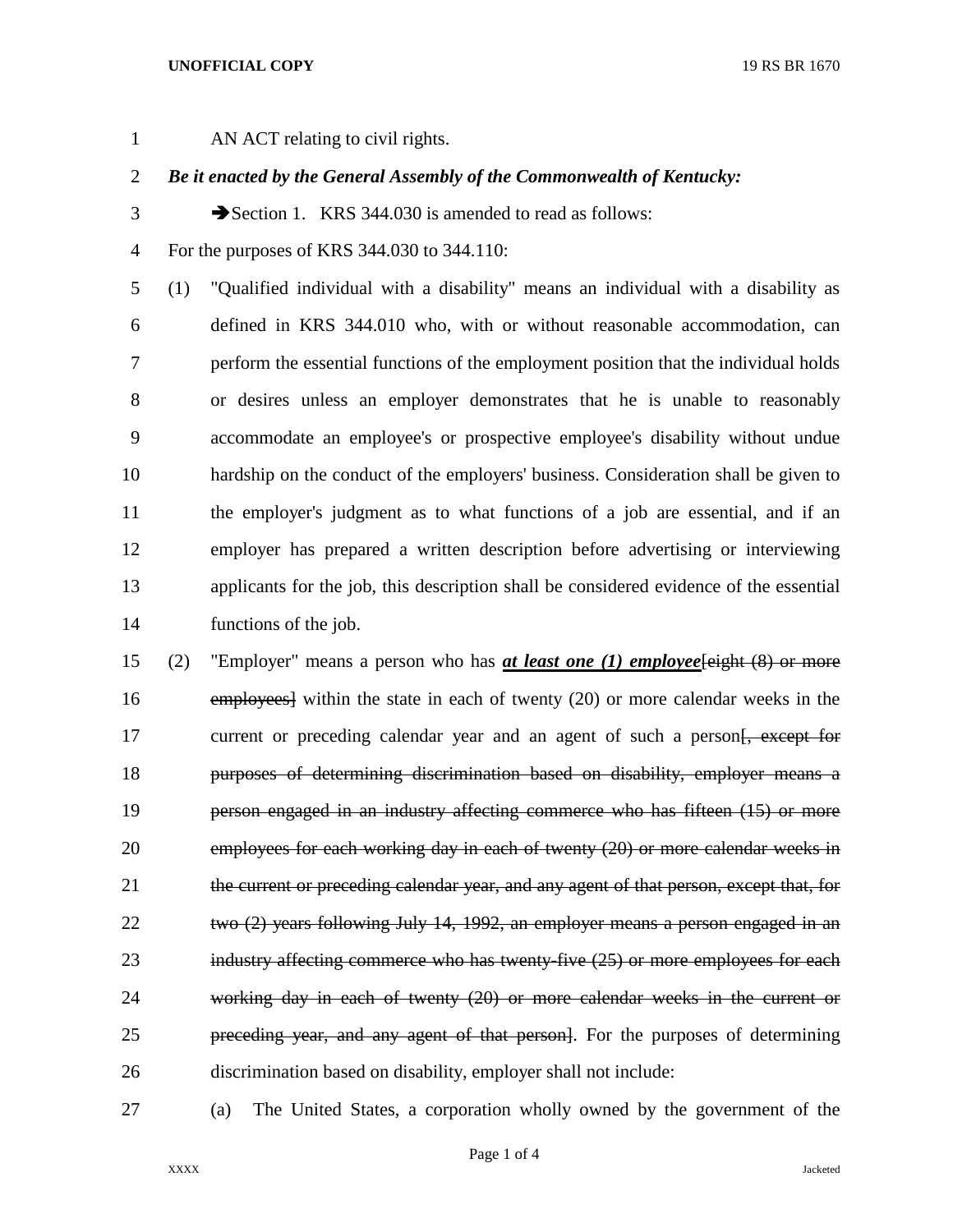United States, or an Indian tribe; or

- (b) A bona fide private membership club (other than a labor organization) that is exempt from taxation under Section 501(c) of the Internal Revenue Service Code of 1986.
- (3) "Employment agency" means a person regularly undertaking with or without compensation to procure employees for an employer or to procure for employees opportunities to work for an employer and includes an agent of such person.
- (4) "Labor organization" means a labor organization and an agent of such an organization, and includes an organization of any kind, an agency or employee representation committee, group, association, or plan so engaged in which employees participate and which exists for the purpose, in whole or in part, of dealing with employers concerning grievances, labor disputes, wages, rates of pay, hours, or other terms or conditions of employment, and a conference, general committee, joint or system board, or joint council so engaged which is subordinate to a national or international labor organization.
- (5) (a) "Employee" means an individual employed by an employer, but does not include an individual employed by his parents, spouse, or child, or an individual employed to render services as a domestic in the home of the employer.
- (b) Notwithstanding any voluntary agreement entered into between the United States Department of Labor and a franchisee, neither a franchisee nor a franchisee's employee shall be deemed to be an employee of the franchisor for any purpose under this chapter.
- (c) Notwithstanding any voluntary agreement entered into between the United States Department of Labor and a franchisor, neither a franchisor nor a franchisor's employee shall be deemed to be an employee of the franchisee for any purpose under this chapter.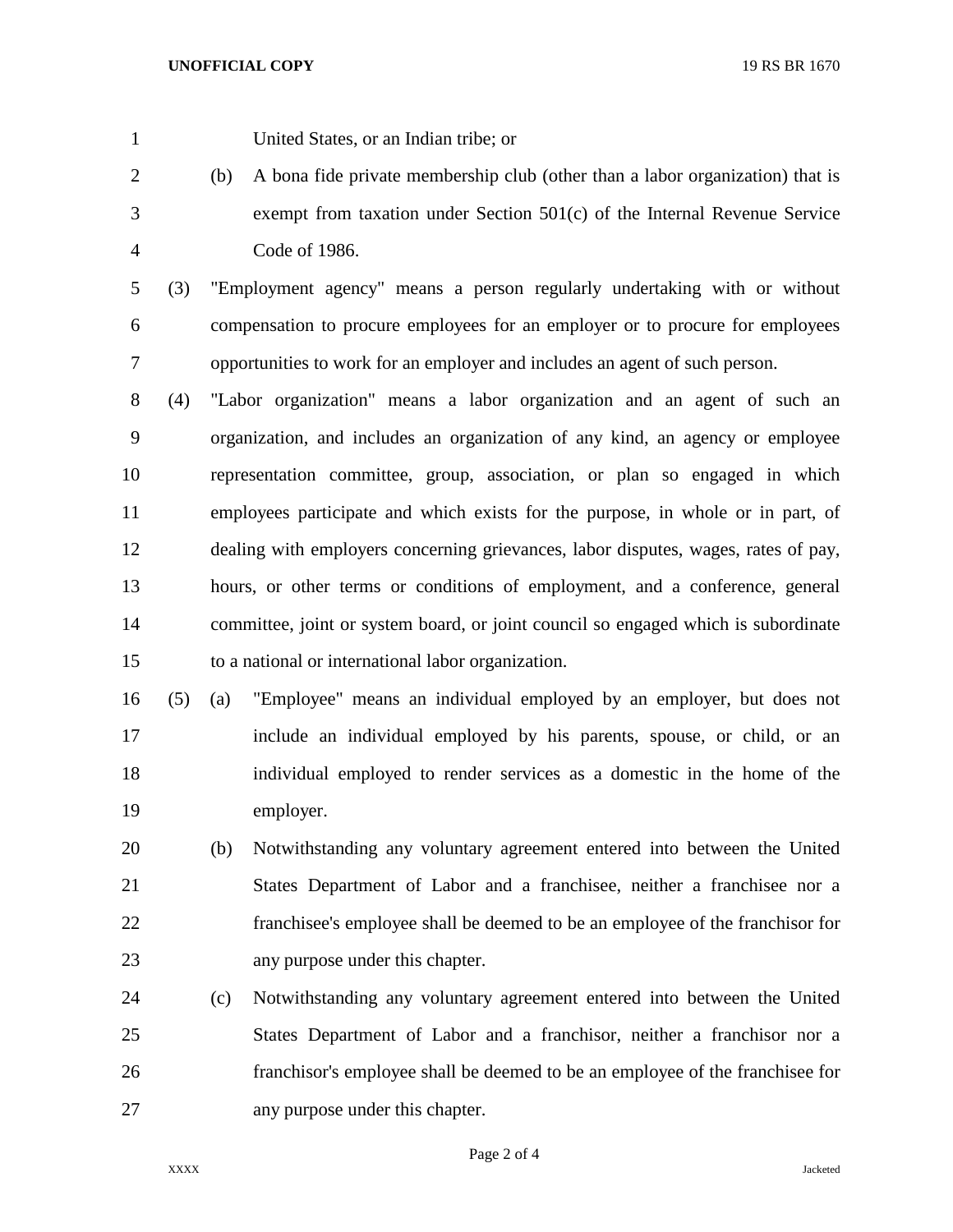**UNOFFICIAL COPY** 19 RS BR 1670

- 
- (d) For purposes of this subsection, "franchisee" and "franchisor" have the same meanings as in 16 C.F.R. sec. 436.1.
- (6) "Reasonable accommodation" means making existing facilities used by employees readily accessible to and usable by individuals with disabilities, job restructuring, part-time or modified work schedules, reassignment to a vacant position, acquisition or modification of equipment or devices, appropriate adjustment or modifications of examinations, training materials or policies, the provision of qualified readers or interpreters, and other similar accommodations for individuals with disabilities.
- (7) "Religion" means all aspects of religious observance and practice, as well as belief, unless an employer demonstrates that he is unable to reasonably accommodate to an employee's or prospective employee's religious observance or practice without undue hardship on the conduct of the employer's business.
- (8) The terms "because of sex" or "on the basis of sex" include, but are not limited to, because of or on the basis of pregnancy, childbirth, or related medical conditions; and women affected by pregnancy, childbirth, or related medical conditions shall be treated the same for all employment-related purposes, including receipt of benefits under fringe benefit programs, as other persons not so affected but similar in their ability or inability to work, and nothing in this section shall be interpreted to permit otherwise.
- (9) "Undue hardship," for purposes of disability discrimination, means an action requiring significant difficulty or expense, when considered in light of the following factors:
- (a) The nature and cost of the accommodation needed;
- (b) The overall financial resources of the facility or facilities involved in the provision of the reasonable accommodation; the number of persons employed at the facility; the effect on expenses and resources; or the impact otherwise of